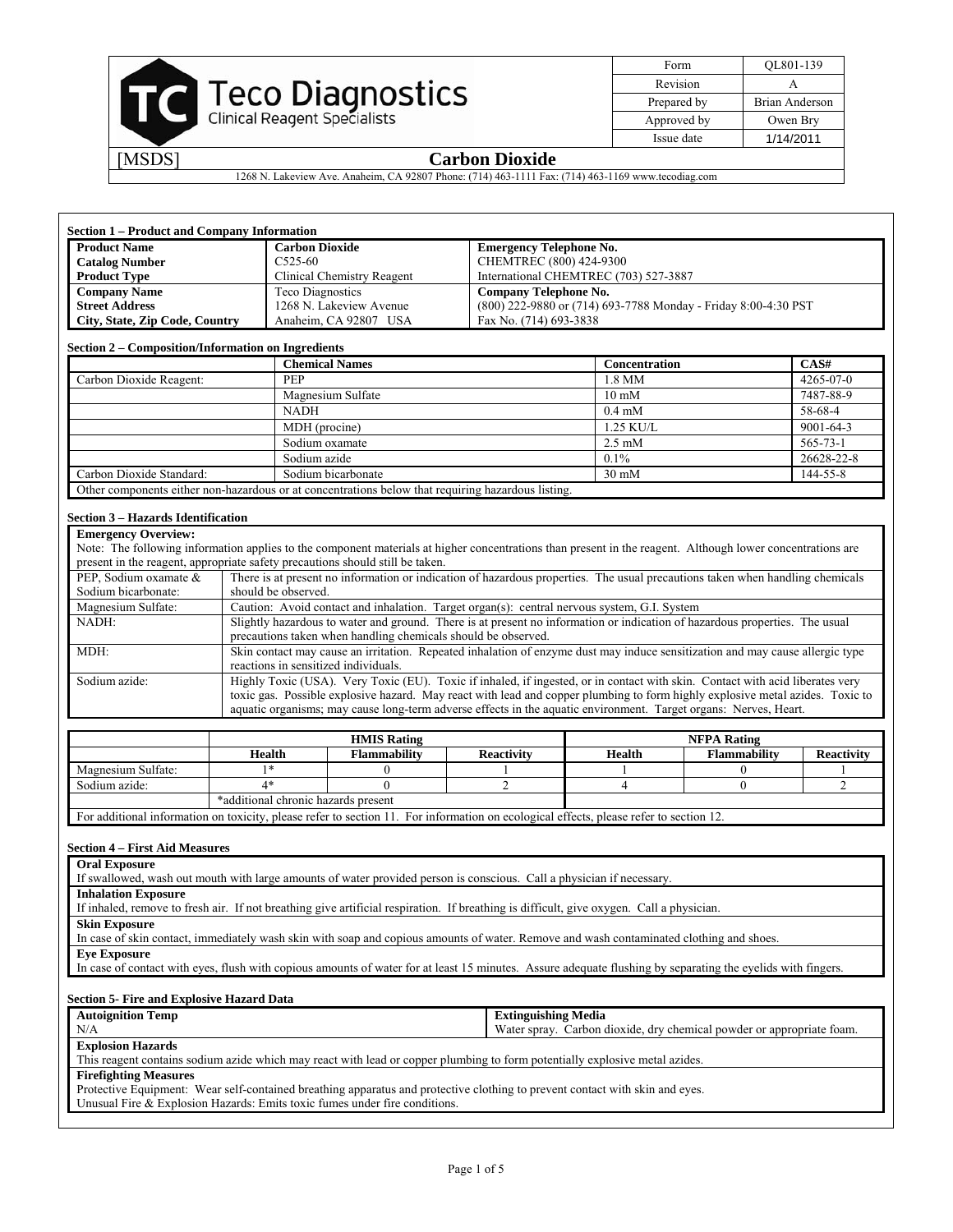| <b>Teco Diagnostics</b><br>Clinical Reagent Specialists |
|---------------------------------------------------------|
|                                                         |

| Form        | QL801-139             |
|-------------|-----------------------|
| Revision    |                       |
| Prepared by | <b>Brian Anderson</b> |
| Approved by | Owen Bry              |
| Issue date  | 1/14/2011             |

1268 N. Lakeview Ave. Anaheim, CA 92807 Phone: (714) 463-1111 Fax: (714) 463-1169 www.tecodiag.com

| C525-60 Carbon Dioxide                                                                                                                                                                                                                                                                                                                                                                                                                                                                                     |                                               |                                                              |                                                    |  |                                                                       |                                       |                                                                                                                                     |                                                                               |                                                                                                                                              |
|------------------------------------------------------------------------------------------------------------------------------------------------------------------------------------------------------------------------------------------------------------------------------------------------------------------------------------------------------------------------------------------------------------------------------------------------------------------------------------------------------------|-----------------------------------------------|--------------------------------------------------------------|----------------------------------------------------|--|-----------------------------------------------------------------------|---------------------------------------|-------------------------------------------------------------------------------------------------------------------------------------|-------------------------------------------------------------------------------|----------------------------------------------------------------------------------------------------------------------------------------------|
| <b>Section 6 - Accidental Release Measures</b><br>Procedure to be Followed in Case of Leak or Spill<br>Ventilate the area. Absorb on inert material. Place material and contaminated<br>disposables into a suitable container, seal, label and hold for disposal. Wash spill<br>site after material pickup is complete.<br><b>Methods for Cleaning Up and Disposal</b><br>Waste Disposal Method: Dispose of in accordance with federal, state, and local regulations.                                      |                                               |                                                              |                                                    |  | or eyes.                                                              |                                       | <b>Procedures of Personal Precaution</b>                                                                                            |                                                                               | Wear chemical safety goggles, rubber boots and heavy rubber gloves.<br>Exercise appropriate precautions to minimize direct contact with skin |
| Section 7 - Handling and Storage<br><b>Handling</b><br>Avoid contact with eyes, skin, and clothing. Avoid prolonged or repeated exposure. Avoid<br>inhalation or ingestion. Do not pipette by mouth. Refer to Section 8                                                                                                                                                                                                                                                                                    |                                               |                                                              |                                                    |  |                                                                       | <b>Storage</b><br>directions.         |                                                                                                                                     |                                                                               | Keep tightly closed. Store according to package                                                                                              |
| <b>Section 8 - Exposure Controls / PPE</b><br><b>Personal Protective Equipment</b><br>Respiratory Protection: None required where adequate ventilation is satisfactory.<br>Ventilation: General room ventilation is satisfactory.<br>Protective Gloves: Compatible chemical-resistant gloves.<br>Eye Protection: Chemical safety glasses or goggles<br>Other Protective Equipment: Use a safety pipette device. Lab coat recommended.                                                                      |                                               |                                                              |                                                    |  | reuse.                                                                | <b>Engineering Controls</b>           | Safety shower and eyewash. Good general ventilation.<br><b>General Hygiene Measures</b>                                             |                                                                               | Wash thoroughly after handling. Wash contaminated clothing before                                                                            |
| <b>Exposure Limits: Sodium azide</b><br>Country<br>Type<br>Poland<br><b>NDS</b><br>NDSCh<br>Poland<br><b>NDSP</b><br>Poland<br>Exposure Limits, RTECS (RTECS# VY8050000): Sodium azide                                                                                                                                                                                                                                                                                                                     |                                               |                                                              |                                                    |  | Value<br>$0.1$ mg/m $3$<br>$0.3$ mg/m $3$<br>$\overline{\phantom{a}}$ |                                       |                                                                                                                                     |                                                                               |                                                                                                                                              |
| Country<br><b>USA</b><br><b>USA</b><br>New Zealand                                                                                                                                                                                                                                                                                                                                                                                                                                                         | Source<br><b>ACGIH</b><br><b>NIOSH</b><br>OEL | Type<br>Ceiling concentration<br>Ceiling concentration<br>-- |                                                    |  | Value<br>$0.29$ mg/m3<br>$0.1$ ppm $(SK)$<br>$\overline{\phantom{a}}$ |                                       |                                                                                                                                     | $\overline{\phantom{a}}$                                                      | Remarks<br>Check ACGIH TLV                                                                                                                   |
| <b>Section 9 - Physical Data</b><br><b>Boiling Point</b><br>N/A<br><b>Melting Point</b><br>N/A                                                                                                                                                                                                                                                                                                                                                                                                             |                                               | Soluble<br>Odor                                              | <b>Solubility in Water</b><br>No significant odor. |  |                                                                       |                                       | N/A<br>Appearance                                                                                                                   | Specific Gravity $(g/cm3)$<br>Reagent: White powder<br>Standard: Clear liquid |                                                                                                                                              |
| Section 10 - Stability and Reactivity<br><b>Stability</b><br>Stable, under normal handling and storage conditions.<br><b>Hazardous Decomposition Products</b><br>Magnesium Sulfate $\rightarrow$ sulfur oxide, magnesium oxide<br>$NADH \rightarrow phosphorus$ oxides, nitrogen oxides<br>Sodium oxamate $\rightarrow$ carbon monoxide, carbon dioxide, nitrogen oxides<br>Sodium azide $\rightarrow$ nitrogen oxides, hydrazoic acid<br>Sodium bicarbonate $\rightarrow$ carbon monoxide, carbon dioxide |                                               |                                                              | <b>Materials to Avoid</b>                          |  |                                                                       |                                       | Strong oxidizing agents, halogenated solvents, metals, acids, acid chlorides.<br><b>Hazardous Polymerization</b><br>Will not occur. |                                                                               |                                                                                                                                              |
| Section 11 - Toxicological information<br><b>Route of Exposure</b><br>Skin Contact: May cause skin irritation.<br>Skin Absorption: May be harmful if absorbed through the skin.<br>Eye Contact: May cause eye irritation.<br>Inhalation: May be harmful if inhaled. Material may be irritating to mucous<br>membranes and upper respiratory tract.<br>Ingestion: May be harmful if swallowed.                                                                                                              |                                               |                                                              |                                                    |  |                                                                       | <b>Signs and Symptoms of Exposure</b> | properties of have not been thoroughly investigated.                                                                                |                                                                               | To the best of our knowledge, the chemical, physical and toxicological                                                                       |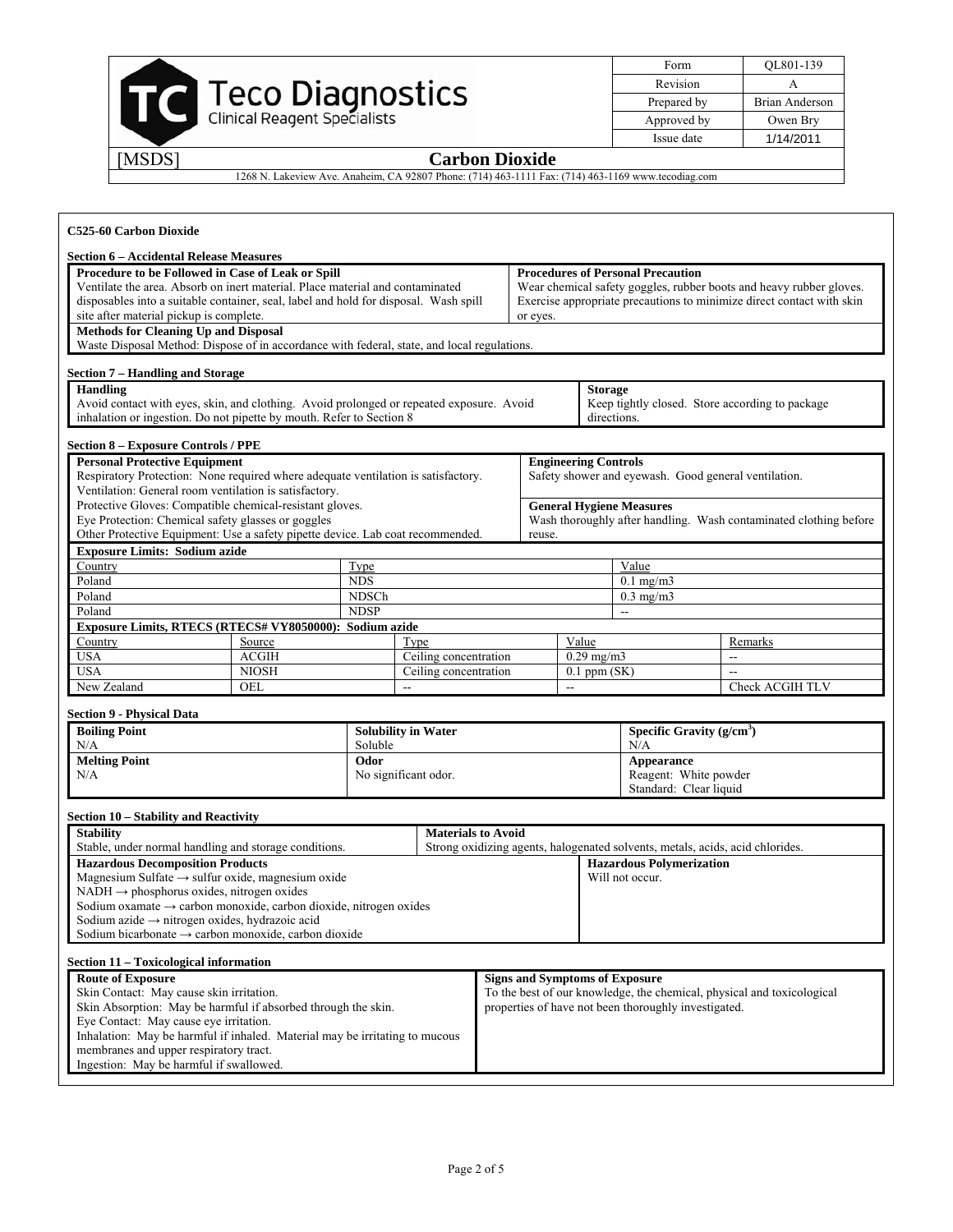

| Form        | QL801-139             |
|-------------|-----------------------|
| Revision    |                       |
| Prepared by | <b>Brian Anderson</b> |
| Approved by | Owen Bry              |
| Issue date  | 1/14/2011             |

1268 N. Lakeview Ave. Anaheim, CA 92807 Phone: (714) 463-1111 Fax: (714) 463-1169 www.tecodiag.com

#### **C525-60 Carbon Dioxide**

#### **Section 11 – Toxicological information (continued)**

| <b>Toxicity Data: Magnesium Sulfate</b>                                                              |                      |                       |             |                                        |  |
|------------------------------------------------------------------------------------------------------|----------------------|-----------------------|-------------|----------------------------------------|--|
| Species:                                                                                             | Dose:                | Route of Application: | Result:     | Remarks                                |  |
| Woman                                                                                                | $80 \text{ mg/kg}$   | Intravenous           | <b>LDLO</b> | Cardiac: other changes.                |  |
|                                                                                                      |                      |                       |             | Lungs, Thorax or Respiration: Cyanosis |  |
| Rat                                                                                                  | 1200 mg/kg           | Subcutaneous          | LD50        | --                                     |  |
| Mouse                                                                                                | $1029 \text{ mg/kg}$ | Intraperitoneal       | LD50        | --                                     |  |
| Mouse<br>D50<br>$645 \text{ mg/kg}$<br><b>Subcutaneous</b><br>$- -$                                  |                      |                       |             |                                        |  |
| Note: Only selected Registry of Toxic Effects of Chemical Substances (RTECS) data is presented here. |                      |                       |             |                                        |  |
| $\alpha$ setual entry in PTECS for complete information (PTECS#: $OM4500000$ )                       |                      |                       |             |                                        |  |

See actual entry in RTECS for complete information. (RTECS#: OM4500000)

| Chronic Exposure – Teratogen: Magnesium Sulfate |                     |                       |                      |                                                            |  |
|-------------------------------------------------|---------------------|-----------------------|----------------------|------------------------------------------------------------|--|
| Species:                                        | Dose:               | Route of Application: | <b>Exposure Time</b> | Result                                                     |  |
| Rat                                             | $750 \text{ mg/kg}$ | Intraperitoneal       | 17-21D PREG          | Effects on embryo or fetus: Other effects to embryo.       |  |
|                                                 |                     |                       |                      | Specific Developmental Abnormalities: Hepatobilary system. |  |

| <b>Chronic Exposure – Reproductive Hazard: Magnesium Sulfate</b> |                     |                       |                |                                                                  |  |
|------------------------------------------------------------------|---------------------|-----------------------|----------------|------------------------------------------------------------------|--|
| Species:                                                         | Dose:               | Route of Application: | Exposure Time  | Result                                                           |  |
| Woman                                                            | $320 \text{ mg/kg}$ | Intravenous           | 39W PREG       | Maternal effects: Other effects.                                 |  |
|                                                                  |                     |                       |                | Effects on embryo or fetus: Other effects to embryo.             |  |
| Rat                                                              | 9 gm/kg             | Subcutaneous          | 15-20 D PREG   | Maternal effects: Other effects.                                 |  |
| Rat                                                              | $18 \text{ gm/kg}$  | Subcutaneous          | $15-20$ D PREG | Effects on newborn: growth statistics (e.g. reduced weight gain) |  |
|                                                                  |                     |                       |                | Effects on newborn: physical.                                    |  |

| <b>Toxicity Data: Sodium azide</b>                                                                                                                       |                                  |                       |             |                                   |
|----------------------------------------------------------------------------------------------------------------------------------------------------------|----------------------------------|-----------------------|-------------|-----------------------------------|
| Species:                                                                                                                                                 | Dose:                            | Route of Application: | Result:     | Remarks (refer to Remark # below) |
| Woman                                                                                                                                                    | $786 \text{ mg/kg}$              | Oral                  | <b>LDLO</b> | 1, 2, 6                           |
| Man                                                                                                                                                      | $29 \frac{\text{mg}}{\text{kg}}$ | Oral                  | <b>LDLO</b> | 7, 10, 11                         |
| Man                                                                                                                                                      | $129 \text{ mg/kg}$              | Oral                  | <b>LDLO</b> | 2, 7, 9                           |
| Woman                                                                                                                                                    | $14 \text{ mg/kg}$               | Oral                  | <b>LDLO</b> | 1, 6, 8                           |
| Man                                                                                                                                                      | $143 \text{ mg/kg}$              | Oral                  | <b>LDLO</b> | 3, 4, 16                          |
| Rat                                                                                                                                                      | $27 \text{ mg/kg}$               | Oral                  | LD50        | --                                |
| Rat                                                                                                                                                      | $37 \text{ mg/m}$                | Inhalation            | LC50        | 1, 12, 17                         |
| Rat                                                                                                                                                      | $50 \text{ mg/kg}$               | Skin                  | LD50        | $-$                               |
| Rat                                                                                                                                                      | $45100$ ug/kg                    | Subcutaneous          | LD50        | 14, 15                            |
| Rat                                                                                                                                                      | $47500$ ug/kg                    | Intratracheal         | LD50        | 14, 15                            |
| Mouse                                                                                                                                                    | $27 \frac{\text{mg}}{\text{kg}}$ | Oral                  | LD50        | $- -$                             |
| Mouse                                                                                                                                                    | $32.4 \text{ mg/m}$              | Inhalation            | LC50        | 1, 12, 17                         |
| Mouse                                                                                                                                                    | $28 \text{ mg/kg}$               | Intraperitoneal       | LD50        | 1, 5, 13                          |
| Mouse                                                                                                                                                    | 23060 ug/kg                      | Subcutaneous          | LD50        | 14, 15                            |
| Mouse                                                                                                                                                    | $19 \text{ mg/kg}$               | Intravenous           | LD50        | --                                |
| Rabbit                                                                                                                                                   | $20 \text{ mg/kg}$               | Skin                  | LD50        | --                                |
| Bird (wild)                                                                                                                                              | $23.7 \text{ mg/kg}$             | Oral                  | LD50        | $- -$                             |
| Note: Only selected Registry of Toxic Effects of Chemical Substances (RTECS) data is presented here. See actual entry in RTECS for complete information. |                                  |                       |             |                                   |

(RTECS#: VY8050000)

| Other/Organ Effects: Sodium azide (See Toxicity Data section above) |                                                         |              |                                                                                                       |  |  |
|---------------------------------------------------------------------|---------------------------------------------------------|--------------|-------------------------------------------------------------------------------------------------------|--|--|
| Remark #                                                            | Remarks                                                 | Remark #     | Remarks                                                                                               |  |  |
|                                                                     | Behavioral: convulsions or effect on seizure threshold. | 10           | Brain and coverings: Increased intracranial pressure.                                                 |  |  |
|                                                                     | Behavioral: coma.                                       |              | Lungs, Thorax or Respiration: acute pulmonary edema.                                                  |  |  |
|                                                                     | Behavioral: somnolence (general depressed activity).    | $12^{\circ}$ | Lungs, Thorax or Respiration: structural or functional change in<br>trachea or bronchi.               |  |  |
|                                                                     | Behavioral: irritability.                               | i 3.         | Lungs, Thorax or Respiration: respiratory stimulation.                                                |  |  |
|                                                                     | Behavioral: change in motor activity (specific assay).  | 14           | Lungs, Thorax or Respiration: other changes.                                                          |  |  |
|                                                                     | Cardiac: arrythmias (including changes in conduction).  | 15           | Peripheral Nerve and Sensation: spastic paralysis with or without<br>sensory change.                  |  |  |
|                                                                     | Cardiac: pulse rate.                                    | 16           | Sense Organs and Special Senses (nose, eye, ear, and taste): Eye:<br>mydriasis (pupilliary dilation). |  |  |
|                                                                     | Cardiac: change in force of contraction.                |              | Sense Organs & Special Senses (nose, eye, ear, and taste): Other.                                     |  |  |
|                                                                     | Cardiac: other changes.                                 |              |                                                                                                       |  |  |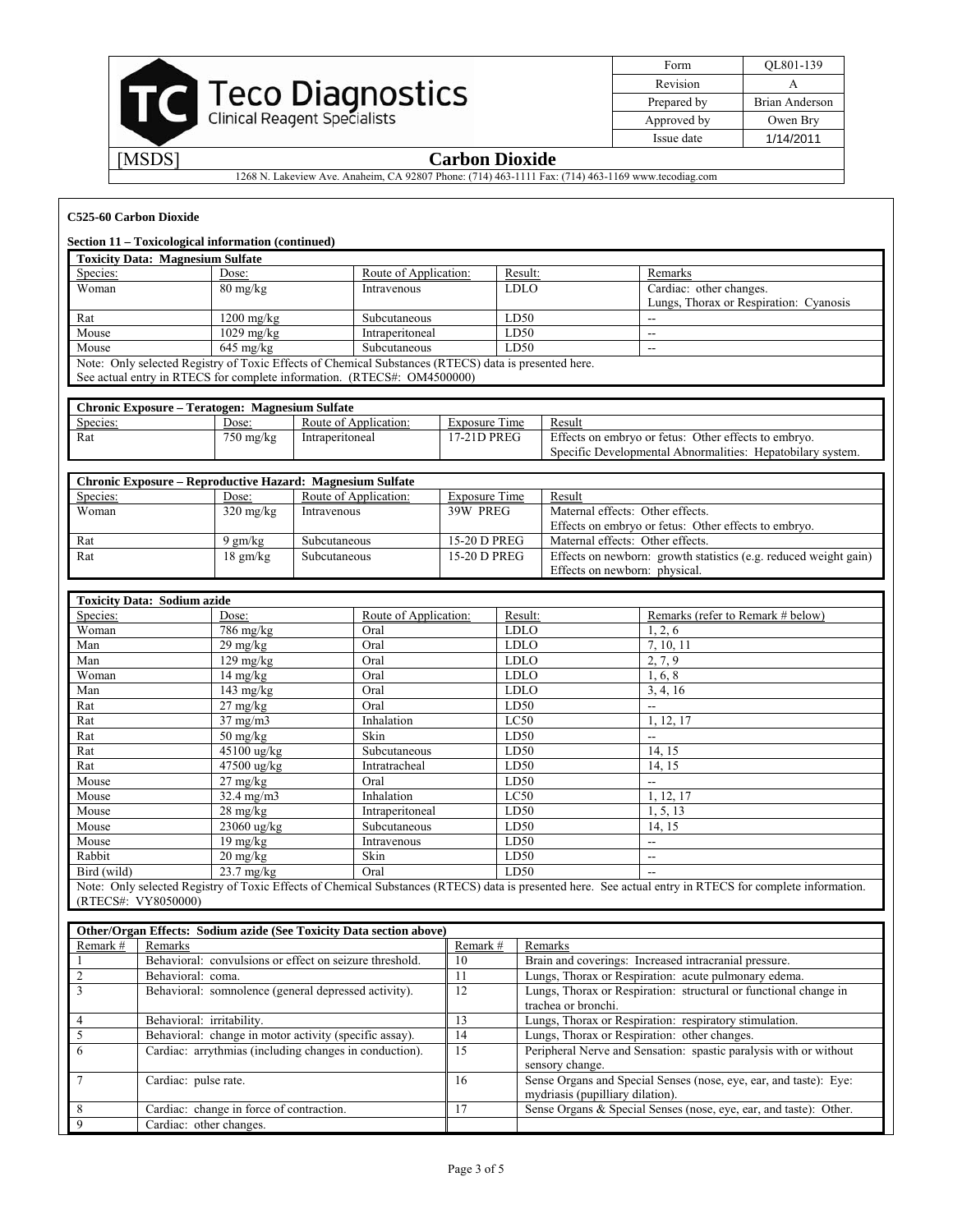

| Form        | OL801-139             |
|-------------|-----------------------|
| Revision    |                       |
| Prepared by | <b>Brian Anderson</b> |
| Approved by | Owen Bry              |
| Issue date  | 1/14/2011             |

1268 N. Lakeview Ave. Anaheim, CA 92807 Phone: (714) 463-1111 Fax: (714) 463-1169 www.tecodiag.com

| C525-60 Carbon Dioxide                                                                                                                                                                                                        |                                                                                                      |                                                                        |  |                    |
|-------------------------------------------------------------------------------------------------------------------------------------------------------------------------------------------------------------------------------|------------------------------------------------------------------------------------------------------|------------------------------------------------------------------------|--|--------------------|
|                                                                                                                                                                                                                               | Section 11 – Toxicological information (continued)                                                   |                                                                        |  |                    |
| <b>Irritation Data: Sodium Bicarbonate</b>                                                                                                                                                                                    |                                                                                                      |                                                                        |  |                    |
| Species:                                                                                                                                                                                                                      | Dose:                                                                                                | Route of Application:                                                  |  | Result:            |
| Human                                                                                                                                                                                                                         | 30 mg / 3 D                                                                                          | Skin                                                                   |  | Mild irritation    |
| Rabbit                                                                                                                                                                                                                        | 100 mg / 30S                                                                                         | Eye                                                                    |  | Mild irritation    |
| <b>Toxicity Data: Sodium Bicarbonate</b>                                                                                                                                                                                      |                                                                                                      |                                                                        |  |                    |
| Species:                                                                                                                                                                                                                      | Dose:                                                                                                | Route of Application:                                                  |  | Result:            |
| Rat                                                                                                                                                                                                                           | 4220 mg/kg                                                                                           | Oral                                                                   |  | LD50               |
| Mouse                                                                                                                                                                                                                         | 3360 mg/kg                                                                                           | Oral                                                                   |  | LD50               |
|                                                                                                                                                                                                                               | Note: Only selected Registry of Toxic Effects of Chemical Substances (RTECS) data is presented here. |                                                                        |  |                    |
|                                                                                                                                                                                                                               | See actual entry in RTECS for complete information. (RTECS#: VZ0950000)                              |                                                                        |  |                    |
| <b>Section 12 - Ecological Information</b>                                                                                                                                                                                    |                                                                                                      |                                                                        |  |                    |
| <b>Acute Ecotoxicology Tests: Sodium azide:</b>                                                                                                                                                                               |                                                                                                      |                                                                        |  |                    |
| Test Type                                                                                                                                                                                                                     | <b>Species</b>                                                                                       | Time                                                                   |  | Value              |
| EC50 Daphnia                                                                                                                                                                                                                  | Daphnia pulex                                                                                        | 48.0h                                                                  |  | $4.2 \text{ mg/l}$ |
| LC50 Fish                                                                                                                                                                                                                     | Pinephales promelas (Fathead minnow)                                                                 | 96.0 <sub>h</sub>                                                      |  | 5.46 mg/l          |
| LC50 Fish                                                                                                                                                                                                                     | Onchorhynchus mykiss (Rainbow trout)                                                                 | 96.0h                                                                  |  | $3.92$ mg/l        |
| <b>Section 14 - Transport Information</b><br>Proper shipping name: None.<br>DOT:<br>IATA:<br>Non-hazardous for Transport: This substance is considered to be non-hazardous for transport.<br>Non-hazardous for Air Transport. |                                                                                                      |                                                                        |  |                    |
| <b>Section 15 - Regulatory Information</b><br>Magnesium sulfate:                                                                                                                                                              |                                                                                                      | <b>Magnesium sulfate:</b>                                              |  |                    |
| <b>EU Additional Classification</b>                                                                                                                                                                                           |                                                                                                      | <b>US Classification and Label Text</b>                                |  |                    |
| Safety Statements: S 22 24/25                                                                                                                                                                                                 |                                                                                                      | Caution: Avoid contact and inhalation. Target organ(s): CNS, GI system |  |                    |
|                                                                                                                                                                                                                               |                                                                                                      |                                                                        |  |                    |
| Do not breathe dust. Avoid contact with skin and eyes.<br><b>Canada Regulatory Information</b>                                                                                                                                |                                                                                                      | <b>US Regulatory Information</b>                                       |  |                    |
| WHMIS Classification: This product has been classified in accordance with                                                                                                                                                     |                                                                                                      | SARA Listed: No                                                        |  |                    |
| the hazard criteria of the CPR, and the MSDS contains all the information                                                                                                                                                     |                                                                                                      | TSCA Inventory Item: Yes                                               |  |                    |
| required by the CPR.                                                                                                                                                                                                          |                                                                                                      |                                                                        |  |                    |
|                                                                                                                                                                                                                               |                                                                                                      |                                                                        |  |                    |
| <b>NADH &amp; Sodium oxamate:</b>                                                                                                                                                                                             |                                                                                                      |                                                                        |  |                    |
| Data not available                                                                                                                                                                                                            |                                                                                                      |                                                                        |  |                    |
| MDH:                                                                                                                                                                                                                          |                                                                                                      |                                                                        |  |                    |
| <b>EU Additional Classification</b>                                                                                                                                                                                           |                                                                                                      |                                                                        |  |                    |
| Symbol of Danger: Xn (Harmful)                                                                                                                                                                                                |                                                                                                      |                                                                        |  |                    |
| Risk Statement: R 42 May cause sensitization by inhalation.                                                                                                                                                                   |                                                                                                      |                                                                        |  |                    |
| Safety Statements: S 22/23 Do not breathe dust/ spray.                                                                                                                                                                        |                                                                                                      |                                                                        |  |                    |
|                                                                                                                                                                                                                               |                                                                                                      |                                                                        |  |                    |